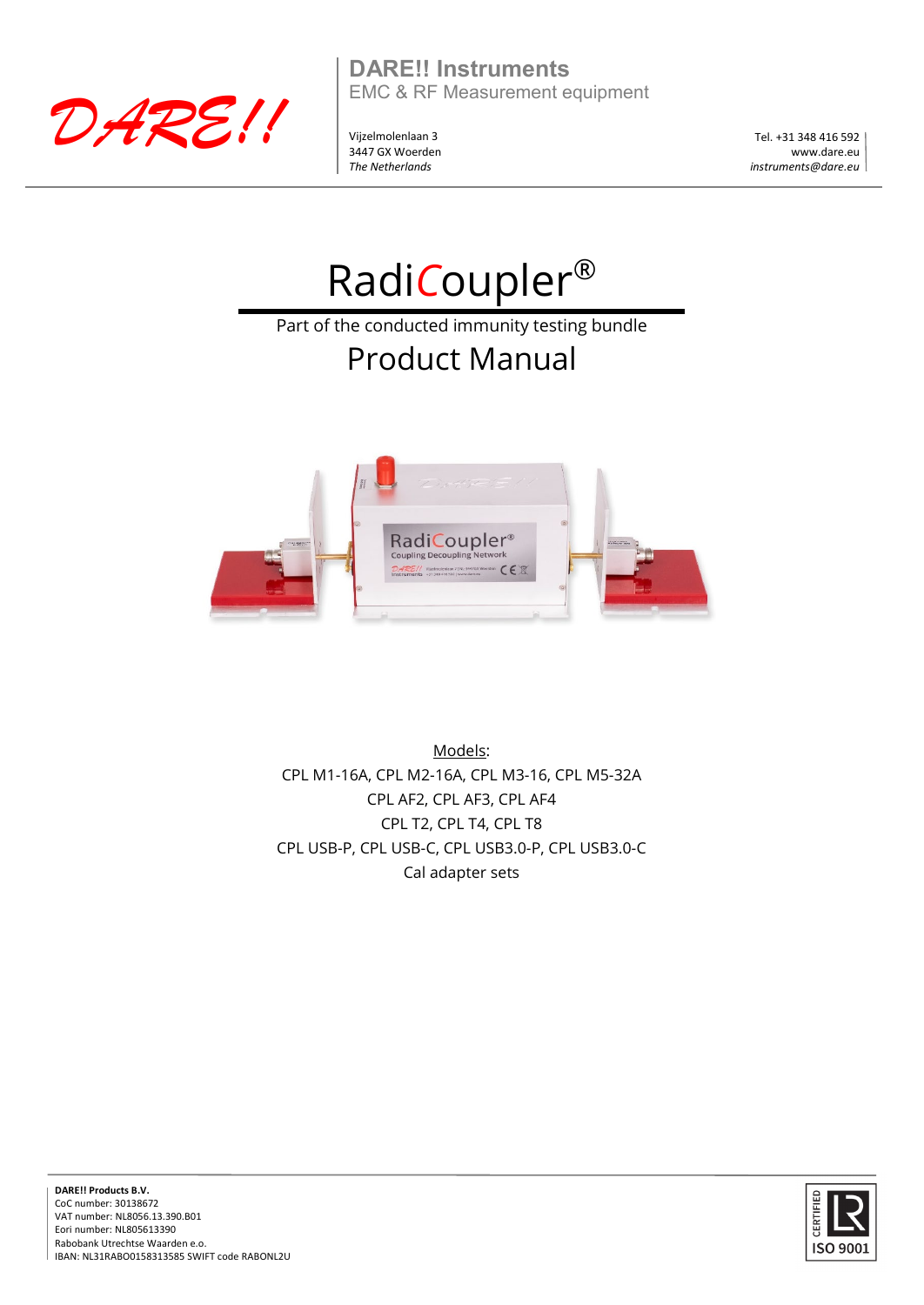#### **Radi**C**oupler® Product Manual**

This service and operating manual pertains to the Radi $C$ oupler® system. Model: CPL M1-16A, CPL M2-16A, CPL M3-16, CPL M5-32A CPL AF2, CPL AF3, CPL AF4 CPL T2, CPL T4, CPL T8 CPL USB-P, CPL USB-C, CPL USB3.0-P, CPL USB3.0-C Cal adapter sets

Made by DARE!! Instruments.

We ask that you read this manual carefully before operating your new product and adhere to any safety instructions it might contain.

Please contact DARE!! Instruments or your local reseller if you have any questions.

#### **Supplier Information**

DARE!! Products B.V. Vijzelmolenlaan 3 3447 GX, Woerden The Netherlands

Tel.: +31 (0)348 41 65 92 Fax: +31 (0)348 43 06 45 Internet: www.dare.eu Email: instruments@dare.nl

> RadiCoupler® manual v.1.0 Published on: 2019-11-28 By: DARE!! Instruments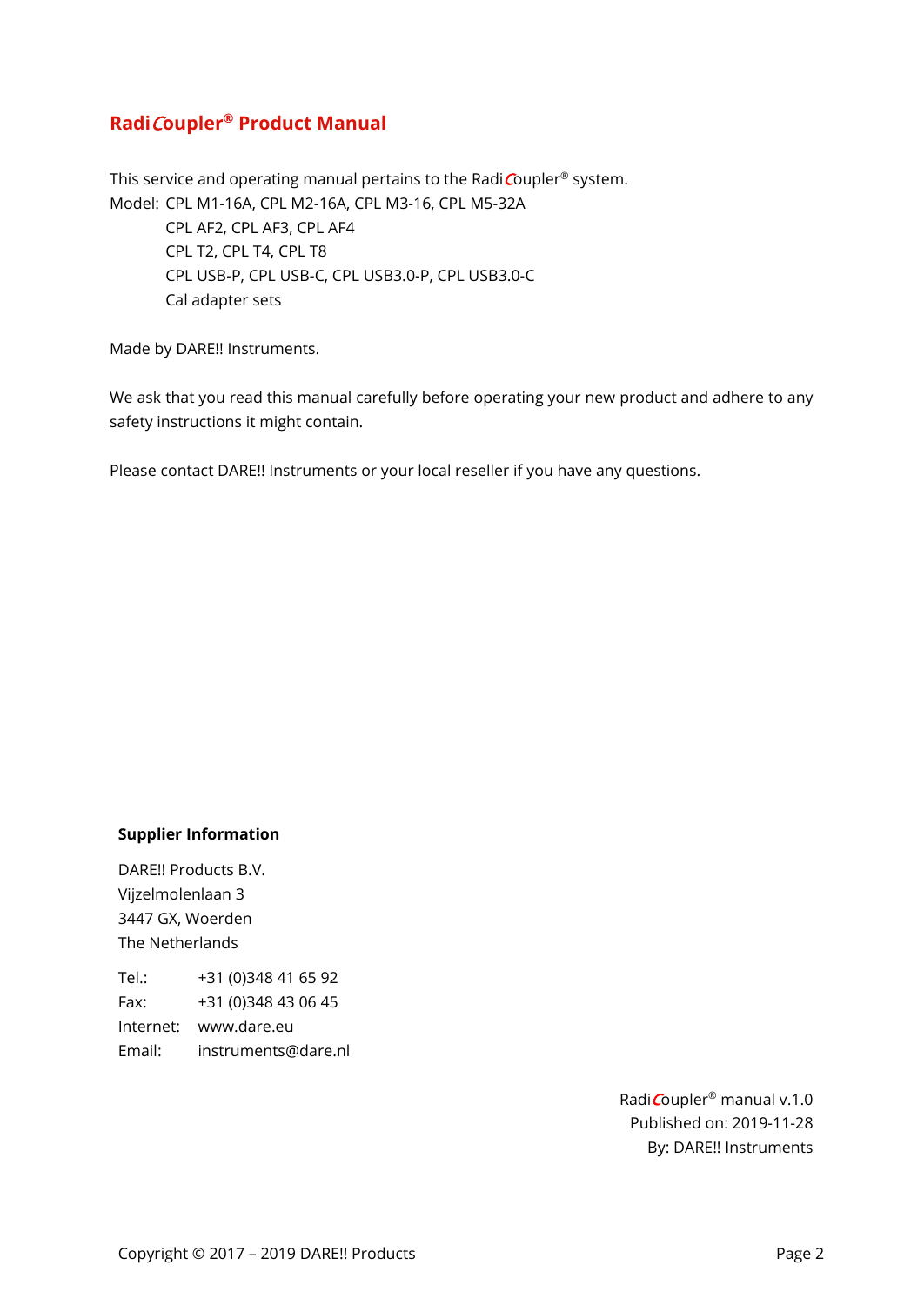### **Table of Content**

| $\mathbf{1}$ |  |  |  |  |
|--------------|--|--|--|--|
| 1.1          |  |  |  |  |
| 1.2          |  |  |  |  |
| 2            |  |  |  |  |
| 2.1          |  |  |  |  |
| 2.2          |  |  |  |  |
| 2.3          |  |  |  |  |
| 3            |  |  |  |  |
| 3.1          |  |  |  |  |
| 3.2          |  |  |  |  |
| 3.3          |  |  |  |  |
| 4.           |  |  |  |  |
|              |  |  |  |  |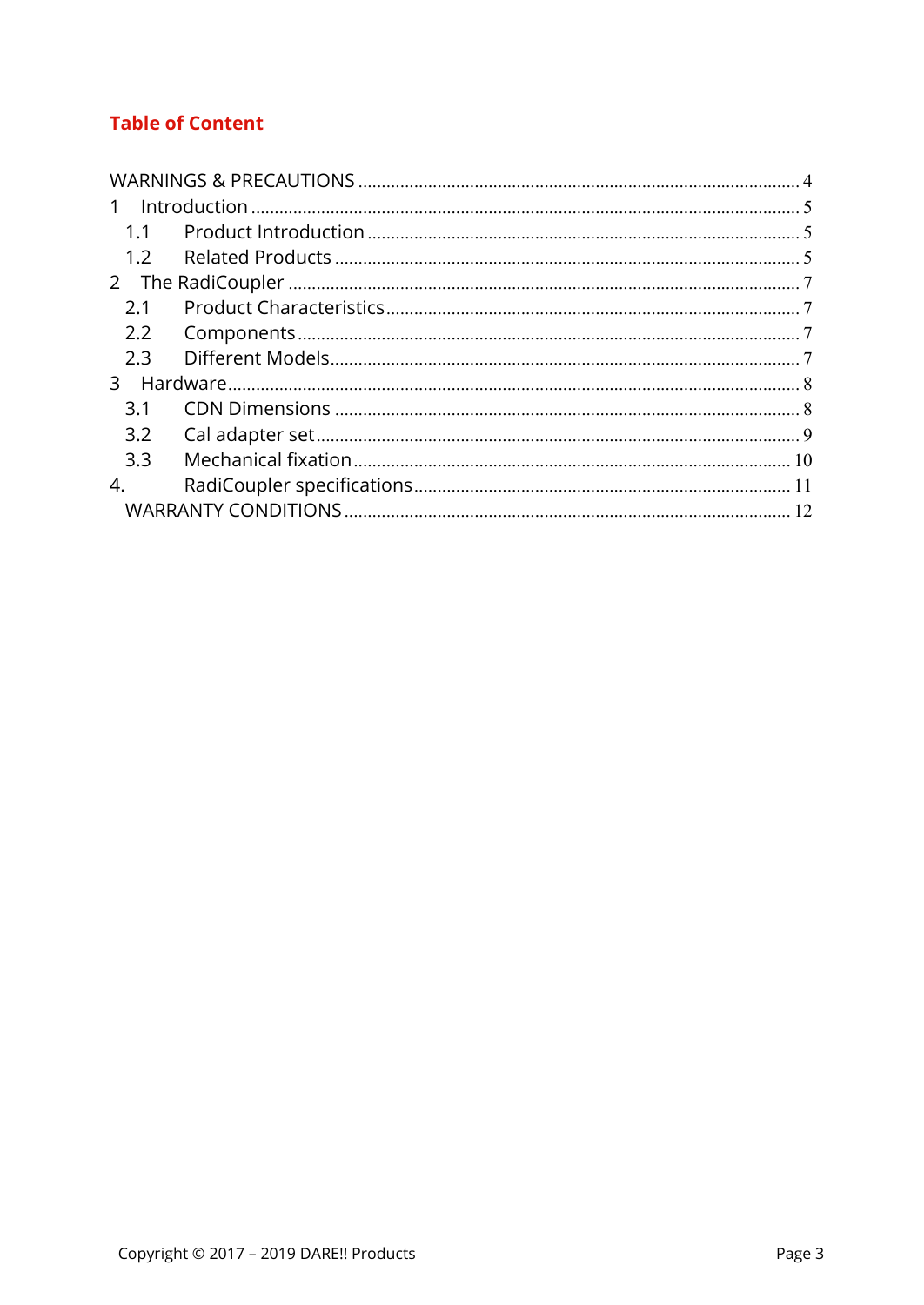#### **WARNINGS & PRECAUTIONS**

<span id="page-3-0"></span>

Read the contents of this manual and become familiar with the safety markings, instructions, operation and handling of the system.



Become familiar with the contents of the manual.



Only qualified service personnel is allowed to carry out adjustments, maintenance or repairs on the equipment.



The Radi Coupler<sup>®</sup> contains materials that can be recycled and reused to minimize material waste. At the 'end-of-life', specialized companies can dismantle the discarded system to collect the reusable and recyclable materials. If your product is discarded at its 'end-of-life', please return it to your local reseller for recycling.



The RadiCoupler<sup>®</sup> M3 and M5 models require a protective earth connection. The mains power source for the equipment must supply an uninterrupted safety ground to the IEC input connector.



 The RadiPower® contains no hazardous substances as described in the RoHS-directive.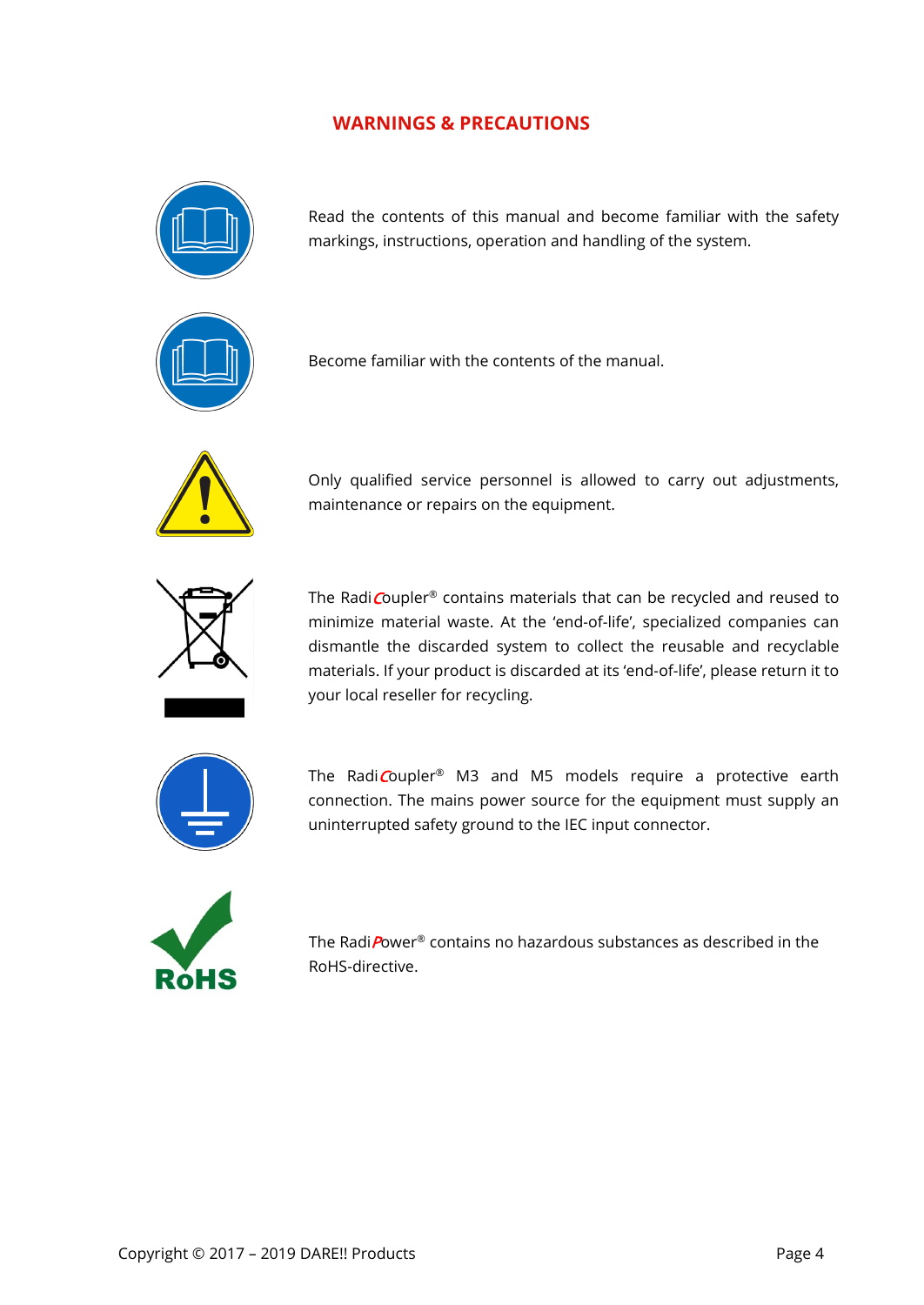#### <span id="page-4-0"></span>**1 Introduction**

#### <span id="page-4-1"></span>**1.1 Product Introduction**

The international basic standard for conducted immunity testing (IEC 61000-4-6) specifies the design and characteristics of a range of coupling / decoupling networks (CDN's). To be able to perform conducted immunity testing on an EUT (Equipment Under Test) with several types of connecting cables, different CDN's are needed. DARE!! Instruments introduces a complete range of high quality, full compliant and easy-to-use CDN's that enables customers to perform full compliant, simple and reliable conducted immunity testing on any kind of EUT cable.

#### <span id="page-4-2"></span>**1.2 Related Products**



#### Conducted Immunity Test Bundle

The CI test Bundle is a turn-key solution for conducted immunity testing based on the RadiCentre® modular EMC test system including RadiGen® RF signal generator, RadiAmp**®** RF power amplifier and RadiPower® RF power meter.



#### RadiMation**®** software

RadiMation**®** is the EMC software package from DARE!! Instruments used for remote control and automated testing of the RadiCentre**®** plug-in cards and modules (such as the RadiField**®** system).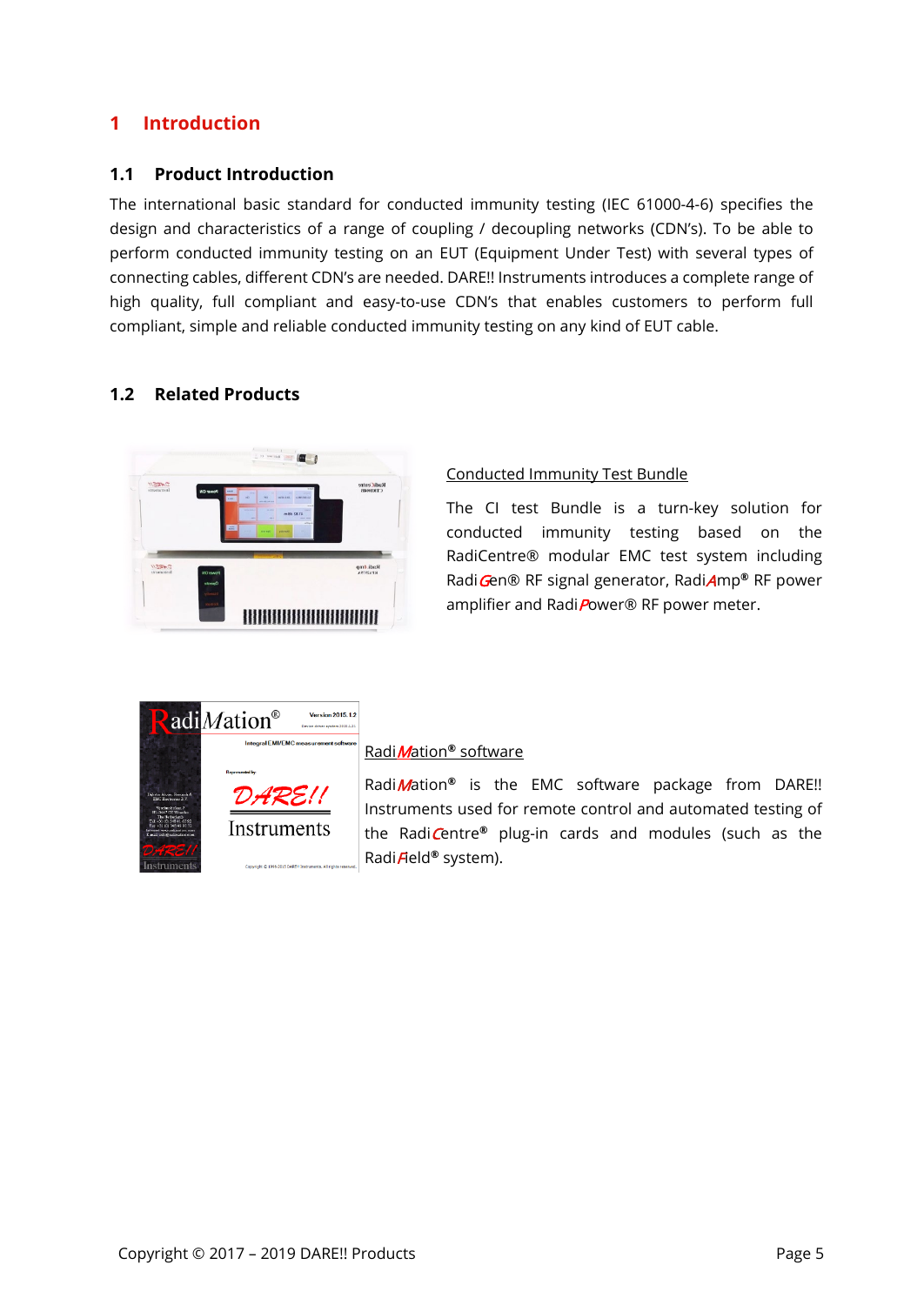#### 1.2.1 Available plug-in cards

The Radi $C$ entre® can be expanded with many different plug-in cards. The following cards are available:



#### Radi Control<sup>®</sup>

A versatile antenna tower and turntable controller.

#### $Radi$  $H$ eld®

Radi**L**ink®

Power supply plug-in card to power the Triple A, this card fills two slots.





#### Radi Gen<sup>®</sup>

A range of EMC signal generators, from 9 kHz to 6 GHz.

A range of analogue fiber optic RF links, up to 3 GHz.



#### RadiPower®

A four channel USB plug-in card for a range of power meters for EMC and RF applications, at 6 and 18 GHz.

#### Radi**Supply®**

Power supply plug-in card for battery free, laser powered, RadiSense® EM Field Sensors, at 4, 6 and 18 GHz.





#### Radi**S**witch®

A range of coaxial switch plug-in cards with SMA, N-type and K-type relays up to 40 GHz.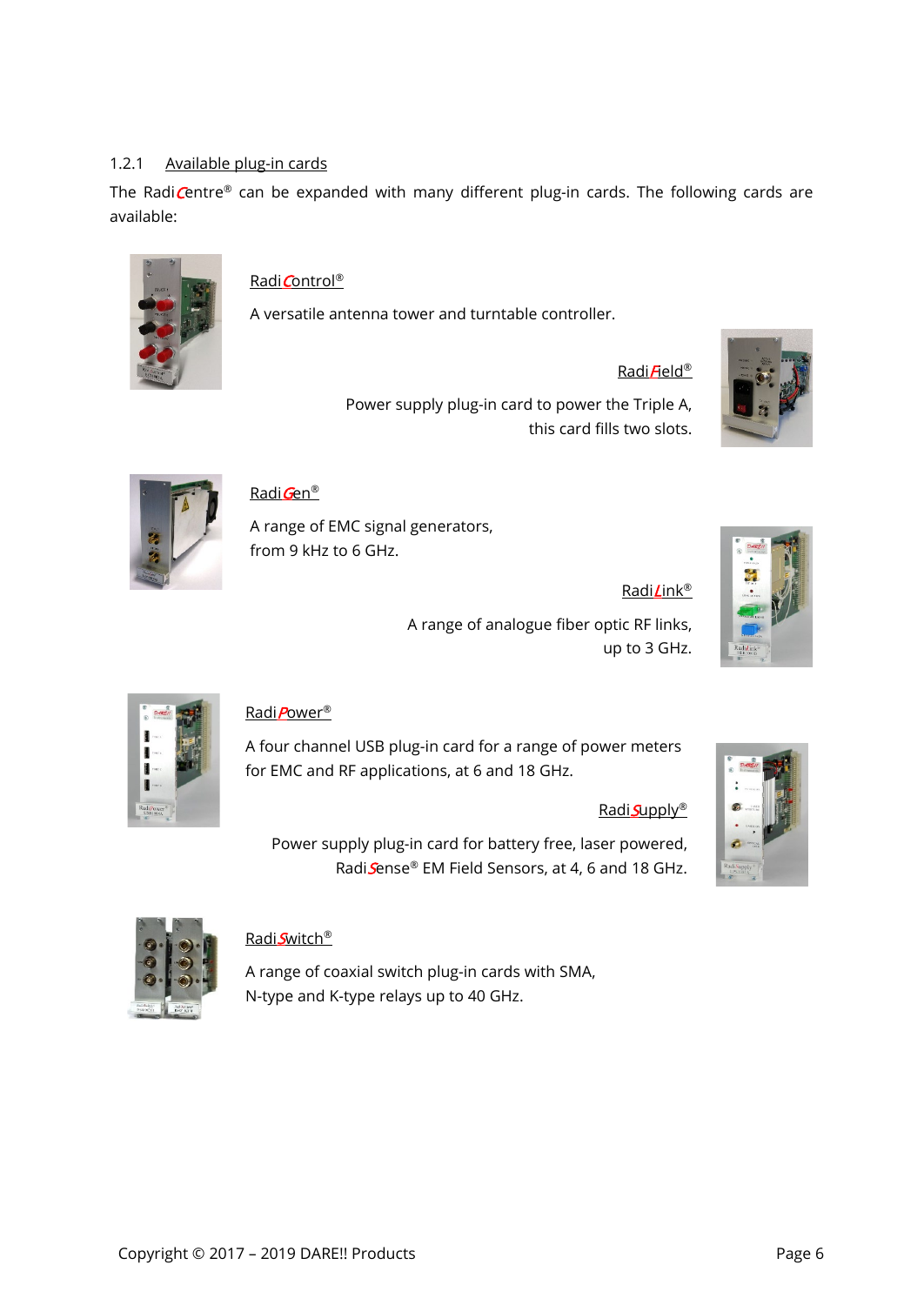#### <span id="page-6-0"></span>**2 The RadiCoupler**

#### <span id="page-6-1"></span>**2.1 Product Characteristics**

The RadiCoupler® Coupling / Decoupling Network (CDN) is intended for conducted immunity testing on EUT cables. The RadiCoupler® is full compliant to the international standards CISPR16, IEC61000-4-6, EN55015 and EN55035 and each model covers a frequency range from 100 kHz to 300 MHz. The RadiCoupler® has a robust RF N-type input connector and uses a patented Easy Magnetic-Grounding connection.

#### <span id="page-6-2"></span>**2.2 Components**

The Radi $\text{Coupler}^{\circledast}$  is delivered with the following items:

- The Radi Coupler<sup>®</sup> Coupling / Decoupling Network
- Calibration certificate (ISO17025 accredited calibration is optional)
- USB stick containing the (digital) User Manual

#### <span id="page-6-3"></span>**2.3 Different Models**

The Radi Coupler<sup>®</sup> is available as a range of products that is suitable for different types of cables and/or connectors.

| <b>Type Cable</b> | Product name*      | <b>Application</b> | <b>Connector EUT port</b> | <b>Connector AE port</b> |
|-------------------|--------------------|--------------------|---------------------------|--------------------------|
| Mains             | <b>CPL M1 16A</b>  | 1 line, 16 A       | 4 mm safety banana        | 4 mm safety banana       |
| Mains             | <b>CPL M2 16A</b>  | 2 line, 16 A       | 4 mm safety banana        | 4 mm safety banana       |
| Mains             | <b>CPL M3 16A</b>  | 3 line, 16 A       | 4 mm safety banana        | 4 mm safety banana       |
| Mains             | <b>CPL M3 32A</b>  | 3 line, 32 A       | 4 mm safety banana        | 4 mm safety banana       |
| Mains             | <b>CPL M5 32A</b>  | 5 line, 32 A       | 4 mm safety banana        | 4 mm safety banana       |
| Unscreened        | CPL T <sub>2</sub> | 2 line, balanced   | 4 mm safety banana        | 4 mm safety banana       |
| Unscreened        | CPL T4             | 4 line, balanced   | 4 mm safety banana        | 4 mm safety banana       |
| Unscreened        | <b>CPL T8 RI45</b> | 8 line, RJ45       | <b>RI45</b>               | $R$   45                 |
| Screened          | <b>CPL S8 RI45</b> | 8 line, RJ45       | <b>RI45</b>               | <b>RI45</b>              |
| Screened          | CPL USB-C          | <b>USB</b>         | USB-B                     | USB-A                    |
| Screened          | CPL USB-P          | <b>USB</b>         | USB-A                     | USB-B                    |
| Screened          | CPL USB-3.0-C      | USB <sub>3</sub>   | <b>USB-B3.0</b>           | <b>USB-A 3.0</b>         |
| Screened          | CPL USB-3.0-P      | USB <sub>3</sub>   | <b>USB-A 3.0</b>          | <b>USB-B3.0</b>          |
| Screened          | <b>CPL HDMI</b>    | <b>HDMI</b>        | <b>HDMI</b>               | <b>HDMI</b>              |
| Unbalanced        | CPL AF2            | 2 line, unbalanced | 4 mm safety banana        | 4 mm safety banana       |
| Unbalanced        | CPL AF3            | 3 line, unbalanced | 4 mm safety banana        | 4 mm safety banana       |
| Unbalanced        | CPL AF4            | 4 line, unbalanced | 4 mm safety banana        | 4 mm safety banana       |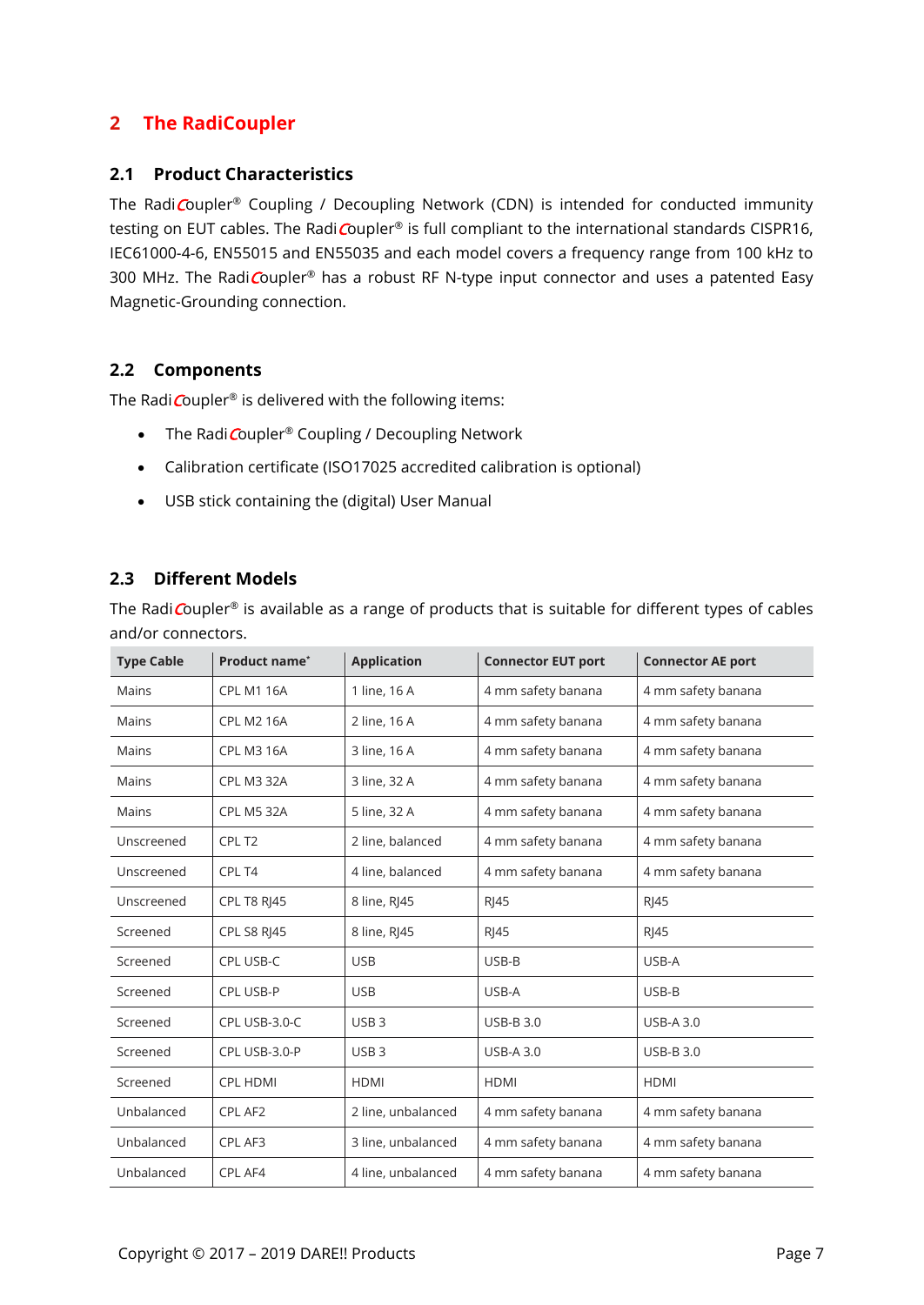#### <span id="page-7-0"></span>**3 Hardware**

The Radi Coupler<sup>®</sup> with calibration adapters (optional: CPL CAL SET)



#### <span id="page-7-1"></span>**3.1 CDN Dimensions**

Top view of the Radi Coupler®

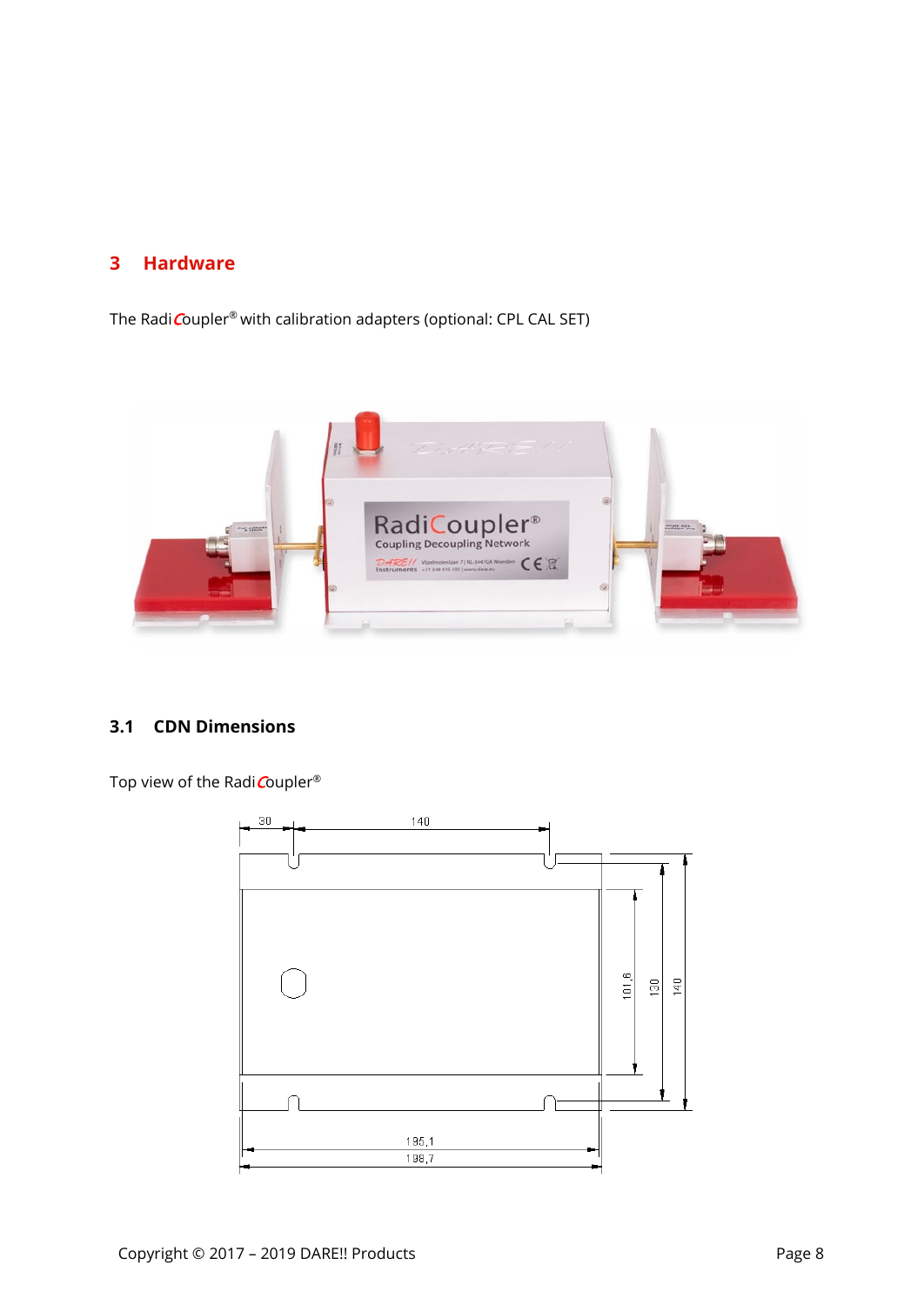#### Side views of the Radi Coupler®



Each Radi Coupler® has a device specific connector for the EUT and AE-port. This connector is located at 30mm above the bottom plate of the CDN.

#### <span id="page-8-0"></span>**3.2 Cal adapter set**

The Cal adapter set consists of 2 sets of adapters: one 0 Ohm set and one set to match 50 to 150 Ohms. Each set matches the height of the CDN's and are delivered with two adaptor connectors to match the specific connector on the CDN to the Cal adapter set.

Side views of the Cal adapter



Π

 $\bigcirc$ 

()  $\bigoplus$ 

130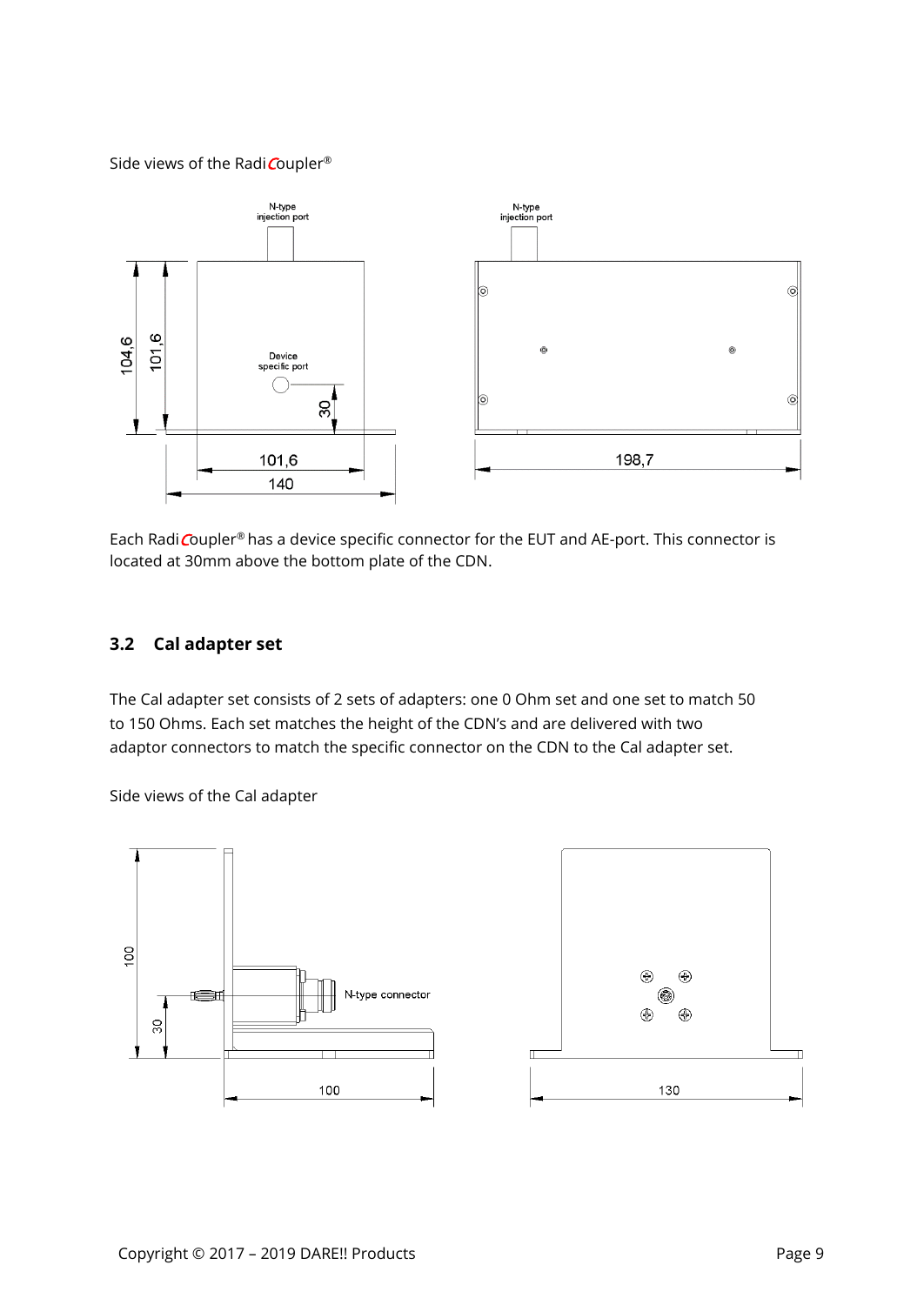Top view of the Cal adapter



#### <span id="page-9-0"></span>**3.3 Mechanical fixation**

All Radi Coupler® CDN's as well as the Cal adapters are provided with an integrated powerful magnet for easy and quick fixation to a metal ground plane. Please beware that while placing the CDN or Cal adapter on any metal plate, the force can be quite large. The housings of the CDN's and Cal adapters are all conductive to provide good grounding to the ground plane of the test setup.

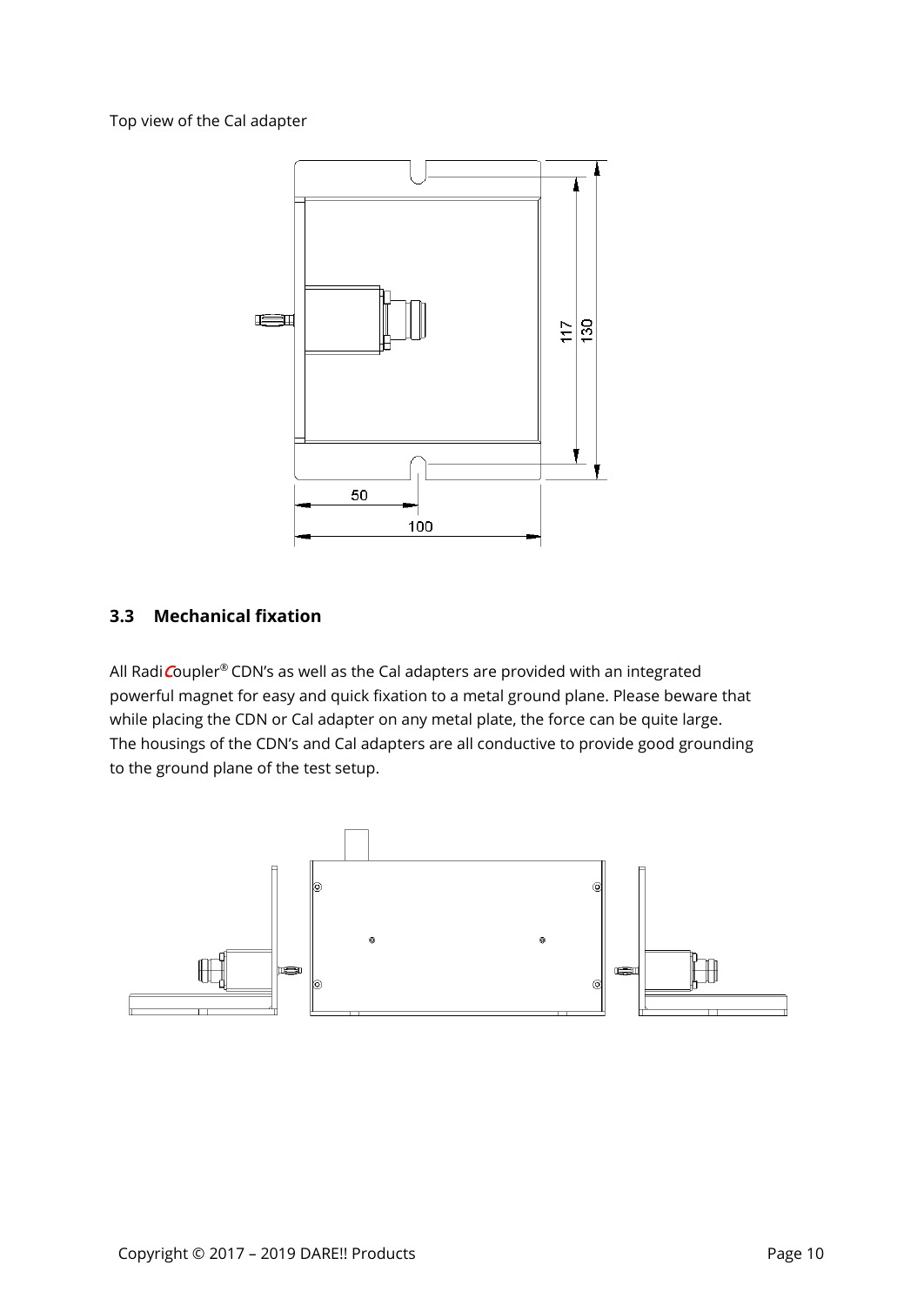#### <span id="page-10-0"></span>**4. Radi**C**oupler specifications**

For measurements using CDN's, several standards are available. The table below gives an overview of these standards with each specific requirement for the impedances, transfer and isolation.

| <b>Standard</b>                                        | Value                                                                        | Frequency                                          | <b>RadiCoupler®</b>         |
|--------------------------------------------------------|------------------------------------------------------------------------------|----------------------------------------------------|-----------------------------|
| <b>CISPR 16-1-2</b>                                    |                                                                              |                                                    |                             |
| Impedance (magnitude)<br>Impedance (phase)<br>Response | $150 \pm 20 \Omega$<br>$\pm$ 20 $^{\circ}$<br>-9,6 to -12,6 dB               | 0,15 - 30 MHz<br>$0,15 - 30$ MHz<br>0,15 - 150 MHz | $\bullet$<br>$\bullet$<br>◙ |
| Isolation                                              | $> -40$ dB                                                                   | 0,15 - 108 MHz                                     | $\bullet$                   |
| IEC 61000-4-6                                          |                                                                              |                                                    |                             |
| Impedance (magnitude)                                  | $150 \pm 20 \Omega$<br>$150 + 60 \Omega / -45 \Omega$<br>$150 \pm 60 \Omega$ | $0.15 - 24 MHz$<br>24 - 80 MHz<br>80 - 230 MHz     | Ø<br>◎<br>$\bullet$         |
| <b>EN 55015</b>                                        |                                                                              |                                                    |                             |
| Impedance (magnitude)                                  | $150 \pm 20 \Omega$<br>$150 + 0 \Omega / -45 \Omega$<br>$150 \pm 60 \Omega$  | $0,15 - 26$ MHz<br>26 - 80 MHz<br>80 - 300 MHz     | ●<br>$\bullet$<br>$\bullet$ |
| <b>EN 55020</b>                                        |                                                                              |                                                    |                             |
| Impedance (magnitude)<br>Impedance (phase)             | $150 \pm 20 \Omega$<br>± 20°                                                 | $0.15 - 30$ MHz<br>0,15 - 30 MHz                   | ●<br>Ø                      |
| <b>EN 55035</b>                                        |                                                                              |                                                    |                             |
| Response                                               | $± 30$ dB                                                                    | 0,15 - 30 MHz                                      | $\bullet$                   |
| All standards combined                                 |                                                                              |                                                    |                             |
| Impedance (magnitude)                                  | $150 \pm 20 \Omega$                                                          | 0,15 - 30 MHz                                      | ◎<br>$\bullet$              |
| Impedance (phase)<br>Response<br>Isolation             | ± 20°<br>-9,6 to -12,6 dB<br>$> -40$ dB                                      | 0,15 - 30 MHz<br>0,15 - 150 MHz<br>0,15 - 108 MHz  | $\bullet$<br>$\bullet$      |

#### The Radi Coupler® CDN's comply to all of these standards

| <b>Mechanical specification</b>                  |                                        |  |  |  |
|--------------------------------------------------|----------------------------------------|--|--|--|
| Dimensions CDN housing ( $W \times H \times D$ ) | 100 mm $\times$ 100 mm $\times$ 200 mm |  |  |  |
| Dimensions CDN outline ( $W \times H \times D$ ) | 140 mm x 120 mm x 206 mm               |  |  |  |
| Weight                                           | $± 1.2$ kg                             |  |  |  |